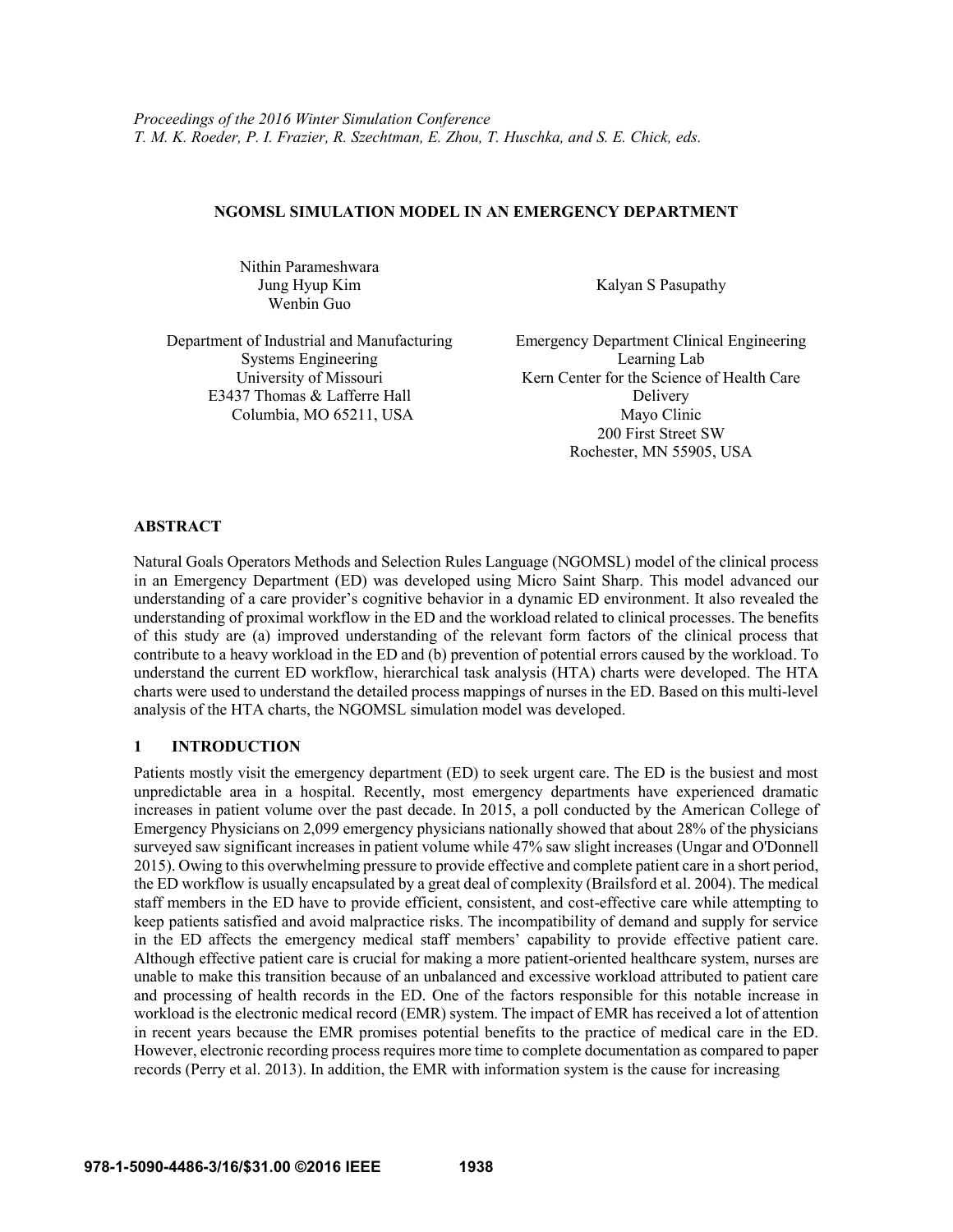the cognitive workload of emergency care providers because the EMR has significantly influenced organizational practices to introduce new service models of healthcare (Vezyridis et al. 2011). The use of the EMR in the ED resulted in four- to five-fold increase in documentation time, which in turn has significantly increased the number of incomplete charts (Park et al. 2012). In addition, multiple interruptions and computer-related issues have increased the time spent by the emergency care providers during clinical processes. The lack of available functional computers interfered with nurses and physicians' ability to manage time, with the slow response being the most common problem (Kossman and Scheidenhelm 2008). Another factor responsible for the increased workload of the emergency medical staff was overcrowding of the ED (Derlet and Richards 2000). One of the main reasons for overcrowding is patients visiting the ED for non-urgent illnesses. Another notable reason for the increase in the workload of the emergency nurses is that the demand for nurses is growing because of increase in patient volume, but the supply of nurses is not adequate to meet the current demand. When there is a shortage of nurses, the workload of the existing nurses simultaneously increases. This shortage is projected to grow even more as future demand increases, and the nursing schools are not able to keep up with the increasing demand (Health, Services, Health, and Services 2002; Kuehn 2007).

The heavy workload has many important consequences in an unpredictable and busy emergency department. Many researchers in the past have shown that heavy workload on care providers working in a hospital adversely affects the patient safety (Carayon & Gürses 2005). Therefore, it is beneficial to develop a model which can predict the workload of the care providers performing different clinical processes in the emergency department. One of the models that are available to understand the task workflow and cognitive workload analysis related to the health care system is GOMS model (Saleem et al. 2009). It is an analytic method to represent skilled cognitive task performance in general (Card, Newell, and Moran 1983). GOMS is an evaluation model for the task, which is performed by a single user. It is normally used as a tool to evaluate the process of the user interface design (Kieras 1999). Natural GOMS Language (NGOMSL) is a language form of the GOMS model so that it can be precisely constructed in a structured way (Kieras 1988). The NGOMSL model has been used as a cognitive modeling technique to support description and prediction of human behavior in complex systems, such as pilot-automation and virtual driver (Fuller 2010; Gil and Kaber 2012). Magrabi (2008) and his research team investigated the feasibility of using a GOMSL model in a hospital setting. According to his research, however, there was some discrepancy between the task times estimated by GOMSL and the pilot user study because of clinical complexity of prescribing tasks, such as replacing a medication. Hence, to develop a more accurate model related to the workload of care providers in the ED, we conducted a time study on the care providers working in the emergency department at Mayo Clinic in Minnesota. Different activities performed by the care providers in the ED were evaluated by using hierarchical task analysis (HTA) charts. The HTA charts provided us with a comprehensive understanding of the process maps of care-providers clinical activities as well as EMR use in the ED. Also, we developed the NGOMSL model after identifying the overview of workflow mapping based on nurses' activities from the HTA charts. This model also provided the critical form factors for various processes in the ED. By using the emergency department's NGOMSL model, we had better insight into the activities performed by nurses in the ED at the Mayo Clinic and the workflow associated with doing clinical tasks.

#### **2 METHODS**

#### **2.1 Time Study in the Emergency Department**

A time study was conducted over the course of five days in July 2015 in an ED affiliated with the Mayo Clinic in Rochester, Minnesota. The first day was the training/planning session. In the remaining 4 days, we conducted the time study on all three shifts. In total, 36 hours of work activities were observed and recorded for 12 health care providers: seven nurses (21 hours) and five physicians (15 hours) working in the Mayo Clinic emergency department. Observers shadowed the emergency care providers for 180-minute periods. The observation time did not include meal break. Among the five physician participants, two physicians were observed during one of their regular morning shifts (8 a.m. to 11 a.m.), two during their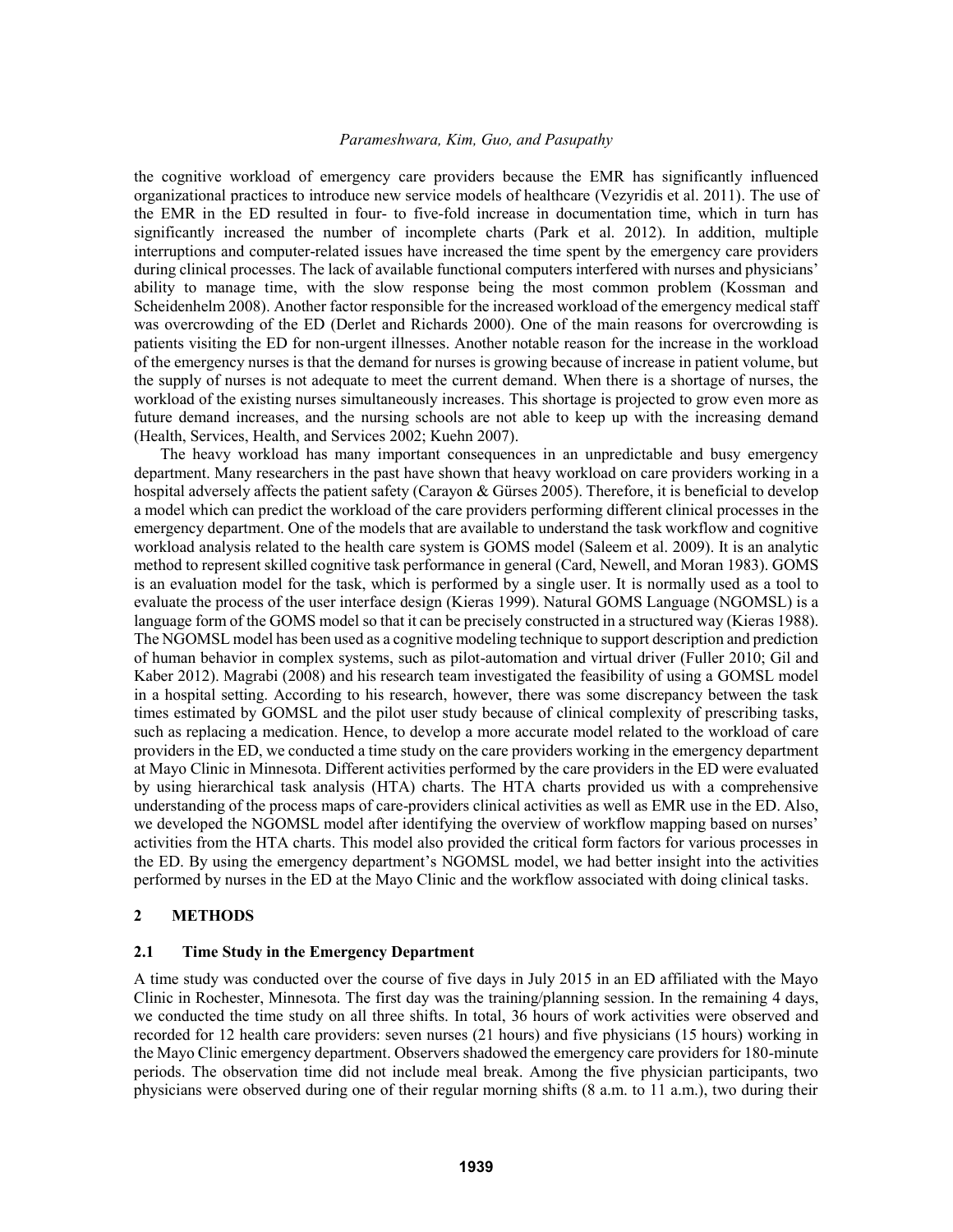regular noon shifts  $(4 \text{ p.m. to } 7 \text{ p.m.})$ , and the remaining one during the regular night shift (11 p.m. to 1 a.m.). The total observation time was about 15 hours.

Among the seven nurse participants, four were observed during their regular noon shift  $(4 \text{pm to 7 pm})$ , two during their regular morning shift (8 a.m. to 11 a.m.), and the remaining one during the regular night shift from (11 p.m. to 1 a.m.). The overall observation time for the nurses was 21 hours. A clipboard, stopwatch, and data collection form were used to collect time data. The data collection form was created based on the understanding of basic procedures that nurses and physicians follow in the ED. Using the standardized data collection form, the observers recorded the tasks being performed, the time taken to perform these tasks, and interruptions during these tasks. A stopwatch used for the study was running in 30-minute measurements in 1/100 increments of seconds. Two observers conducted the timed study. At the beginning of each of the observation sessions, participants were informed of the nature of the study and were encouraged to do the job as usual. A single observer shadowed a nurse or physician for the three-hour period. Each observer studied only one nurse or physician at a time. In addition, a nurse or physician was observed only once. There were no multiple observations on the same nurse or physician. The observers recorded descriptions of all activities while they occurred. If uncertain about the nature of the task, the observer was instructed to request a description of the task from the participant. To minimize the Hawthorne effect, the observer maintained a considerable distance from the participants and did not initiate any conversation with the nurses or the physicians. To maintain patient privacy, the observers did not enter the patient room as the part of research. The observer just noted down the start time and end time of the task and the nature of the task. During the study, the nurses or the physicians were not to be left alone. The observer did not affect the work of the nurses or physicians in any way. The nurses and physicians who participated were all full-time health care providers, having years of experience working in the ED. The concept of 100% performance is a critical element of time study and performance measures. The rating factor is applied to the observed time to obtain the normal time for the job. Since task execution depends on the worker's skill set, each worker is assigned a rating that accounts for worker's variability and will be acclimated to calculate the time taken to perform a particular task. In our case, all the care providers observed were experienced, we gave them a rating of 100%, but we can transmute it for less skilled /experienced care providers.

#### **2.2 Time Data Analysis**

After the time data had been collected from all the participants, the data was entered into a Microsoft Excel spreadsheet. The data were checked for discrepancies and inconsistencies. This process involved manually checking the time of activities and looking for any missing data. The data were also analyzed for activities that occurred simultaneously. This was done by viewing all the tasks where the times overlapped. For example, the task start time was noted when the nurse started the EMR charting, and the timing ceased when the EMR charting was done. If another task occurred at the same time, then that was noted as a separate task with its start and stop time. The recorded activities were then classified into seven major categories of the care providers' work determined using several work sampling literatures (Oddone, Guarisco, and Simel 1993; Pelletier and Duffield 2003) (Table 1): direct care, indirect care, documentation (EMR), professional communication, going out of ED, in-transit, social, and other.

The time spent on various categories was then summarized with a mean and SD. All data were rechecked for accuracy and reviewed by the research team before being finalized. According to the time study data, time spent by nurses and physicians on different clinical task are as below (see Table 2). The two categories of care providers differed significantly in amount of time spent in direct patient care  $(P = 0.0228)$ , documentation  $(P = 0.0008)$  and transition time  $(P = 0.0079)$ . Nurses spent most of their time performing direct patient care than the physician's, while physicians spent most of their time on charting than the emergency nurses. Within the categories of indirect care, professional communication, going out of ED and social there existed no significant difference between nurses and physicians.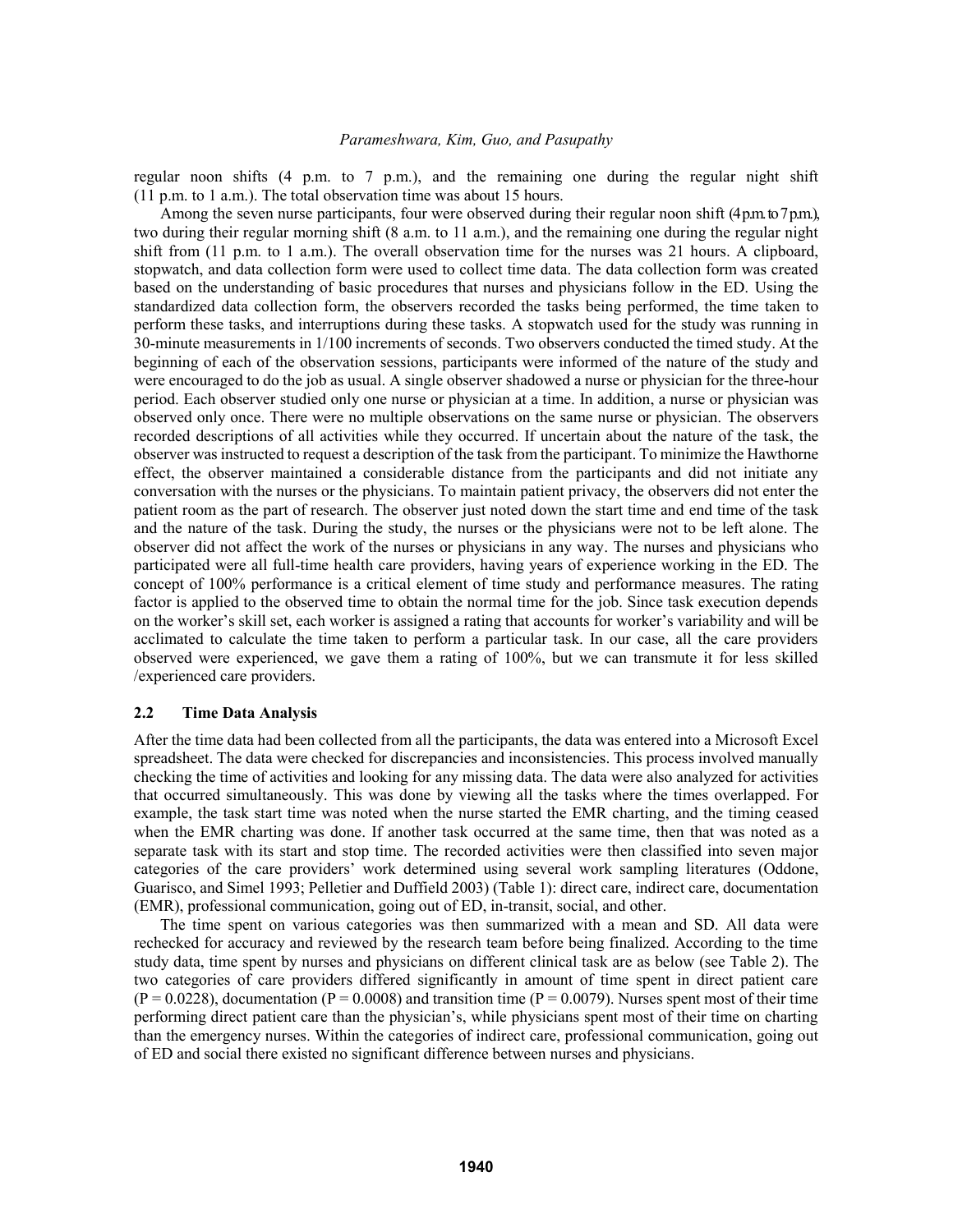| <b>Work Task</b>     | <b>Definition</b>                                                                       |
|----------------------|-----------------------------------------------------------------------------------------|
| <b>Direct Care</b>   | Tasks directly involved with patient care (e.g., direct communication with the patient  |
|                      | or family, bathing or taking the patient to the washroom, bringing food, applying       |
|                      | dressings, transporting patients nursing procedures, and administering medication).     |
| <b>Indirect Care</b> | All tasks indirectly related to patient care (e.g., reviewing results, planning care,   |
|                      | washing hands, reviewing paper documentation, making telephone calls related to         |
|                      | patient care, returning equipment, finding items for patients, getting medications, and |
|                      | preparing medications).                                                                 |
| <b>Documentation</b> | Documentation and charting medication using electronic medical records (EMR).           |
| <b>Professional</b>  | All medication and patient-related communication with another health professional       |
| <b>Communication</b> | (physicians, residents & nurses), including ward and patient handover on direct basis.  |
| Going out of ED      | Attending any emergency or work outside the ED.                                         |
| <b>In Transit</b>    | Movement between patient room and centrally located nurse station.                      |
| <b>Social</b>        | All non-work communication (e.g., meal breaks, tea breaks, and personal calls).         |
| <b>Other</b>         | Any other tasks not included above.                                                     |

| Table 2: Time spent by care providers on different clinical tasks. |  |
|--------------------------------------------------------------------|--|
|--------------------------------------------------------------------|--|

|                            | <b>Time spent on different Tasks</b> |               |                   |               |  |  |
|----------------------------|--------------------------------------|---------------|-------------------|---------------|--|--|
| <b>Work Task</b>           | <b>Nurses</b>                        |               | <b>Physicians</b> |               |  |  |
|                            | <b>Minutes</b>                       | $\frac{0}{0}$ | <b>Minutes</b>    | $\frac{6}{9}$ |  |  |
|                            | $(\text{mean} \pm \text{SD})$        |               | $mean \pm SD$     |               |  |  |
| Direct Care                | $76.4 \pm 29.31$                     | 45.2          | $32.9 \pm 24.9$   | 18.3          |  |  |
| <b>Indirect Care</b>       | $9.06 \pm 5.9$                       | 5             | $18.97 \pm 15.99$ | 6.3           |  |  |
| Documentation              | $35.27 \pm 11.83$                    | 19.6          | $78.65 \pm 19.8$  | 43.7          |  |  |
| Professional Communication | $19.01 \pm 13.85$                    | 10.6          | $25.93 \pm 16.05$ | 14.4          |  |  |
| Going out of ED            | $16.43 \pm 14.5$                     | 7.8           | $28.2 \pm 18.17$  | 9.4           |  |  |
| In-Transit                 | $5.88 \pm 1.77$                      | 3.3           | $2.87 \pm 1.15$   | 1.6           |  |  |
| Social                     | $8.31 \pm 11.133$                    | 4.6           | $3.28 \pm 4.35$   | 1.5           |  |  |
| Others                     | $1.8 \pm 1.3833$                     | 0.4           | $4.23 \pm 5.7$    | 1.4           |  |  |

# **2.3 Hierarchical Task Analysis**

The specific task of each healthcare provider was analyzed after the data had been classified into different categories. By using task analysis procedures, a hierarchical task analysis (HTA) chart was created for each care provider observed. The HTA chart allows for a systematic breakdown of the care provider's workflow or procedure to define the actions, allow associations between specific actions and errors to be easily elicited, and permit more directed evaluation of specific technical skills (Cuschieri 2000). The HTA chart aided us in understanding the nurses' workflow with its high-level task and subtasks. After the high-level goals and sub-goals had been identified, a plan for each subtask was developed. The plan described the way to achieve a particular goal of each subtask and any conditions that must be fulfilled. By using the HTA charts created for every nurse, the overall HTA chart describing the overall process in the ED was created. Figure 1 shows the HTA for EMR charting up to subtask level 3 ("Levels" are the hierarchy of subtasks that are involved in an HTA chart) as an example. As you can see from the figure, the top-level goal is to chart on the EMR system. The task steps necessary to do this are listed as tasks 1–4 on the level 1 of the hierarchy. Plan 0 indicates the activities or sub-goals that should be carried out to achieve the goal. These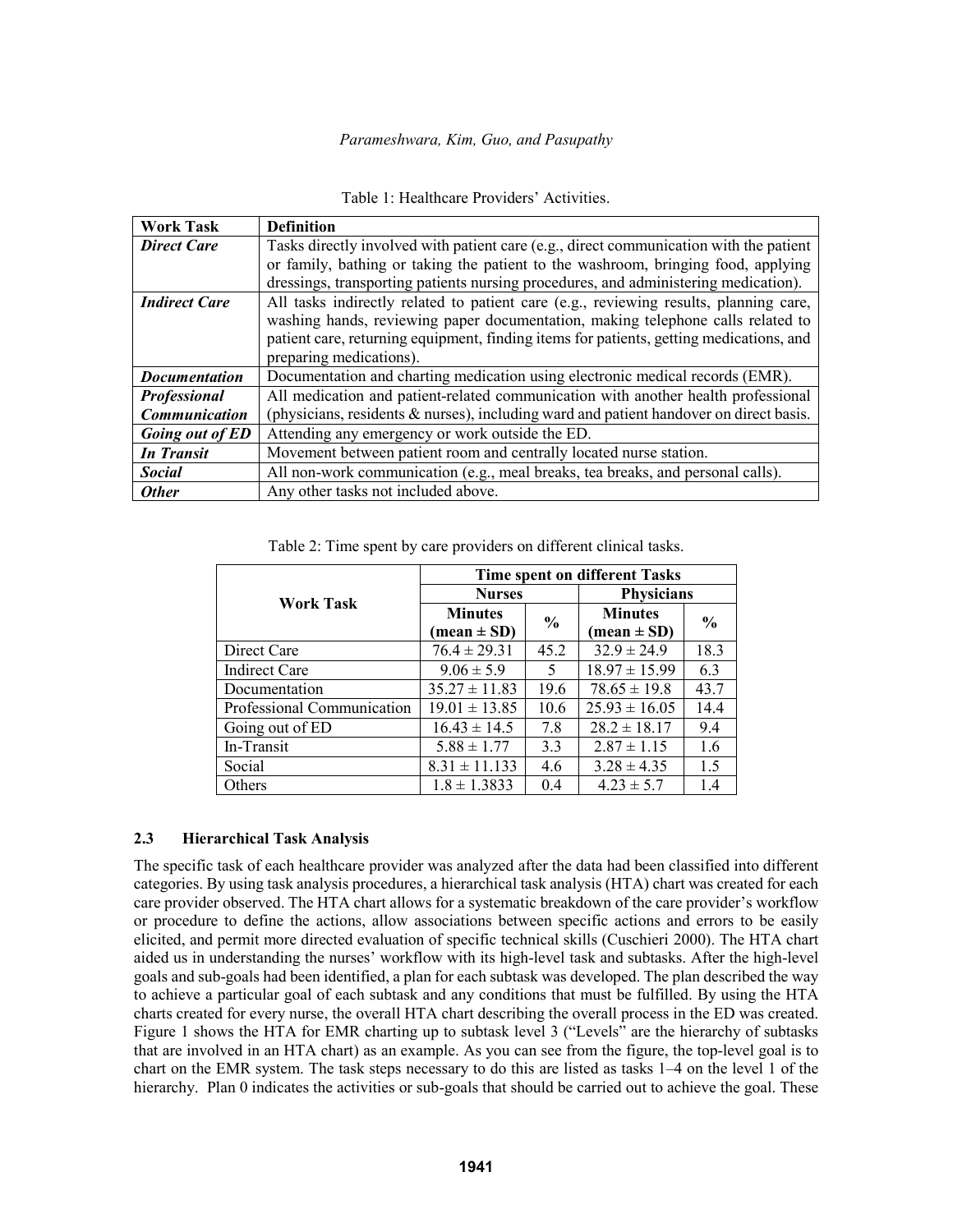*Parameshwara, Kim, Guo, and Pasupathy*

activities are further broken down into operations at the lower levels. A full size of the HTA contains up to subtask level 5.



Figure 1: Level 3 Hierarchical Task Analysis (HTA) Chart for EMR charting.

# **3 MODEL DEVELOPMENT**

As with any Natural Goals Operators Methods and Selection Rules Language (NGOMSL) modeling effort, the process must commence with an expertise of the system or of the tasks that are to be simulated. Therefore, for workload modeling, the integral HTA chart for the care providers, working in the ED, was used as an input guide to developing a sequence of tasks to be performed by individuals or teams. The HTA defined the task to allow for the assigning of working memory value. In addition, it helped us to understand the sequence, in which the tasks are to be performed, particularly the simultaneous tasks. The timing information, which was obtained from the time study for each task (usually in the form of mean time, standard deviation, and a distribution fit), was used as an input to allow the model to simulate variance across the described tasks. The main purpose of the modeling was to determine the level of the nurses' cumulative workload, at any point, while they are performing different clinical processes in the ED. The NGOMSL model provided us with a better understanding of the current functionality of the ED. After the HTA chart had been created and verified, the simulation model was developed to evaluate the workflow of the ED, using Micro Saint Sharp software.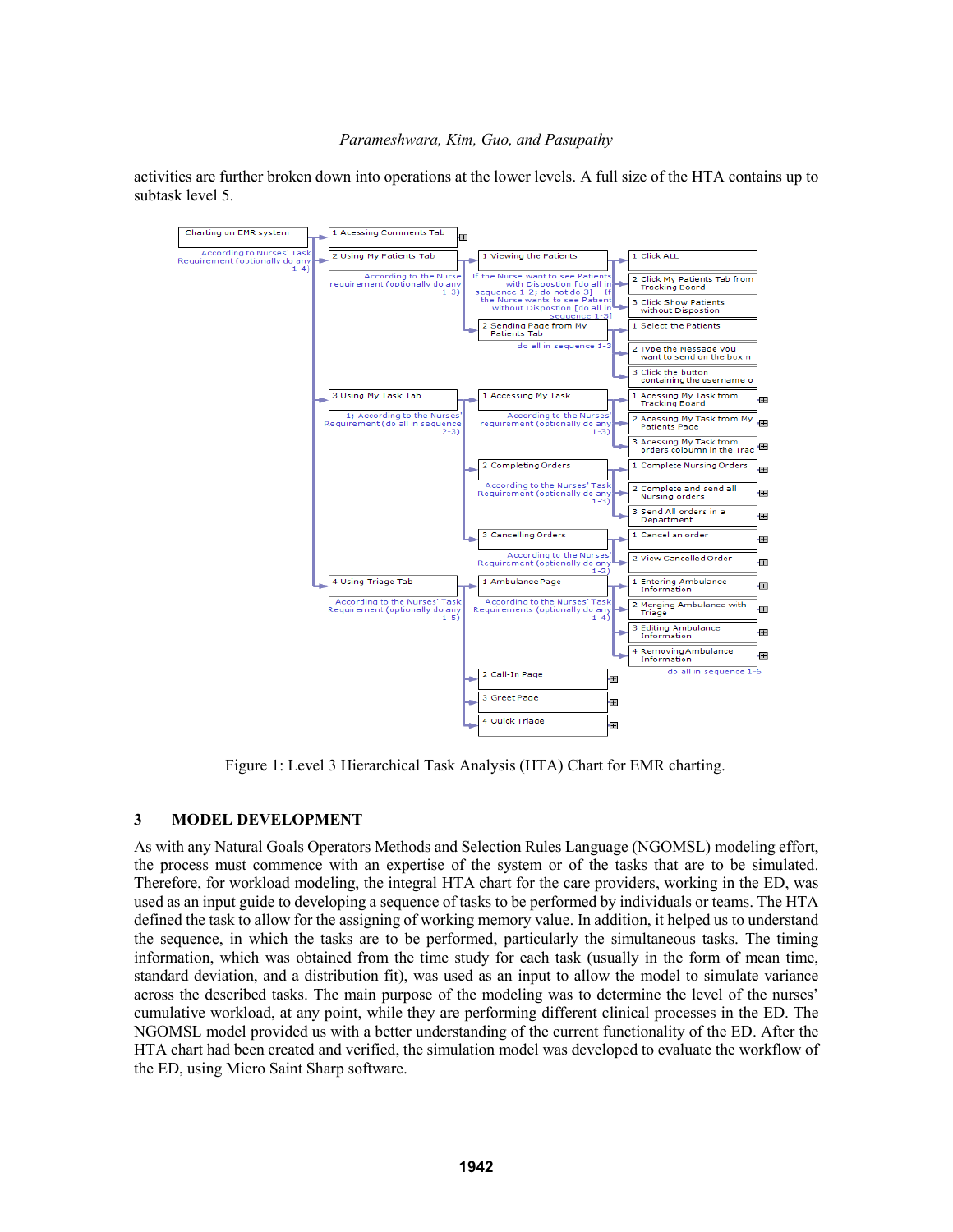# **3.1 Problem/Objective**

The need for understanding important form factors that contribute to a nurse's workload during the different clinical processes is one of the important research topics to improve the quality of healthcare service in the ED. Hence, the objective of the ED nurse NGOMSL model is to evaluate the different clinical processes regarding the workload of the nurses in the ED. In addition, the model is designed to show us how to evaluate time taken to perform a clinical task.

# **3.2 ED Workflow Model Formulation**

The ED nurse workflow was analyzed to understand the workload caused by multiple clinical processes in the ED. The following paragraphs show different tasks that were identified as the eight key elements to measure nurse workload calculation.

- A. *EMR System:* It included updating basic vitals into the system, administrating and charting a patient medication, nursing narrative, and various other EMR tasks.
- B. *Performing Tasks in Patient Room***:** Patients in the ED were stabilized /treated by nurses. The nurse's tasks included observing and recording patient behavior, co-ordinating with different healthcare professionals to devise a care plan for patients, using medical equipment for the better ment of patients.
- C. *Going out of ED:* A nurse transported a patient who was in need of an X-Ray or CT scan.
- D. *Consulting with Physician:* A nurse discussed the current situation and plan for the patient with a physician; the nurse gives the doctor briefing about patient comfort and tendencies.
- E. *Consulting with Residents***:** A nurse discussed the current situation and plan for the patient with the residents or seeks clarifications regarding queries.
- F. *Assisting patients with their tasks***:** The task performed by a nurse including bathing/taking patient to the washroom, bringing food.
- G. *Medication:* Getting medication from the cabinet, documenting and administering of medication.
- H. *Consulting with another nurse (colleague):* A nurse interacted with other nurses to get the patient information.

# **3.3 ED Nurse NGOMSL Simulation Model**

The NGOMSL model is a description of the knowledge that a user must possess to operate the system represented as elementary actions for effective usability evaluations. The NGOMSL procedure introduces a new technique in terms of a cognitive architecture called cognitive complexity theory (CCT) (Bovair, Kieras, and Polson 1990). CCT assumes a simple serial-stage architecture in which working memory triggers production rules that apply at a fixed rate. The contents of working memory or execute primitive external operators such as making a keystroke are altered by these rules. Attempts to define a higher-level notation to represent the content of a CCT resulted in the origin of the NGOMSL model. It is a structured natural language notation in which methods are represented in program form as a list of steps which contain operators, both external keystroke-level operators, and internal operators that represent operations of the CCT architectural mechanisms, such as adding and removing working memory information or setting up sub-goals (John and Kieras 1996). In this research, we used Micro Saint Sharp software to develop an NGOMSL model for the ED nurses. Micro Saint Sharp is based on the task network modeling and has been typically used to evaluate and improve the efficiency of man-made systems. It also has the capability to model both the physical and cognitive aspects of human performance, with regard to ergonomic design, mental workload, and human decision-making (Bloechle and Schunk 2003).

The ED Nurse NGOMSL model that was developed, using Micro Saint Sharp, consists of networks and tasks that represent a series of clinical processes. Each human or system task was defined as a single Method in the model. All activities, within the task network model, were represented as nodes and connected by arrows that denoted the sequence in which the tasks were performed. Figure 2 shows a screenshot of the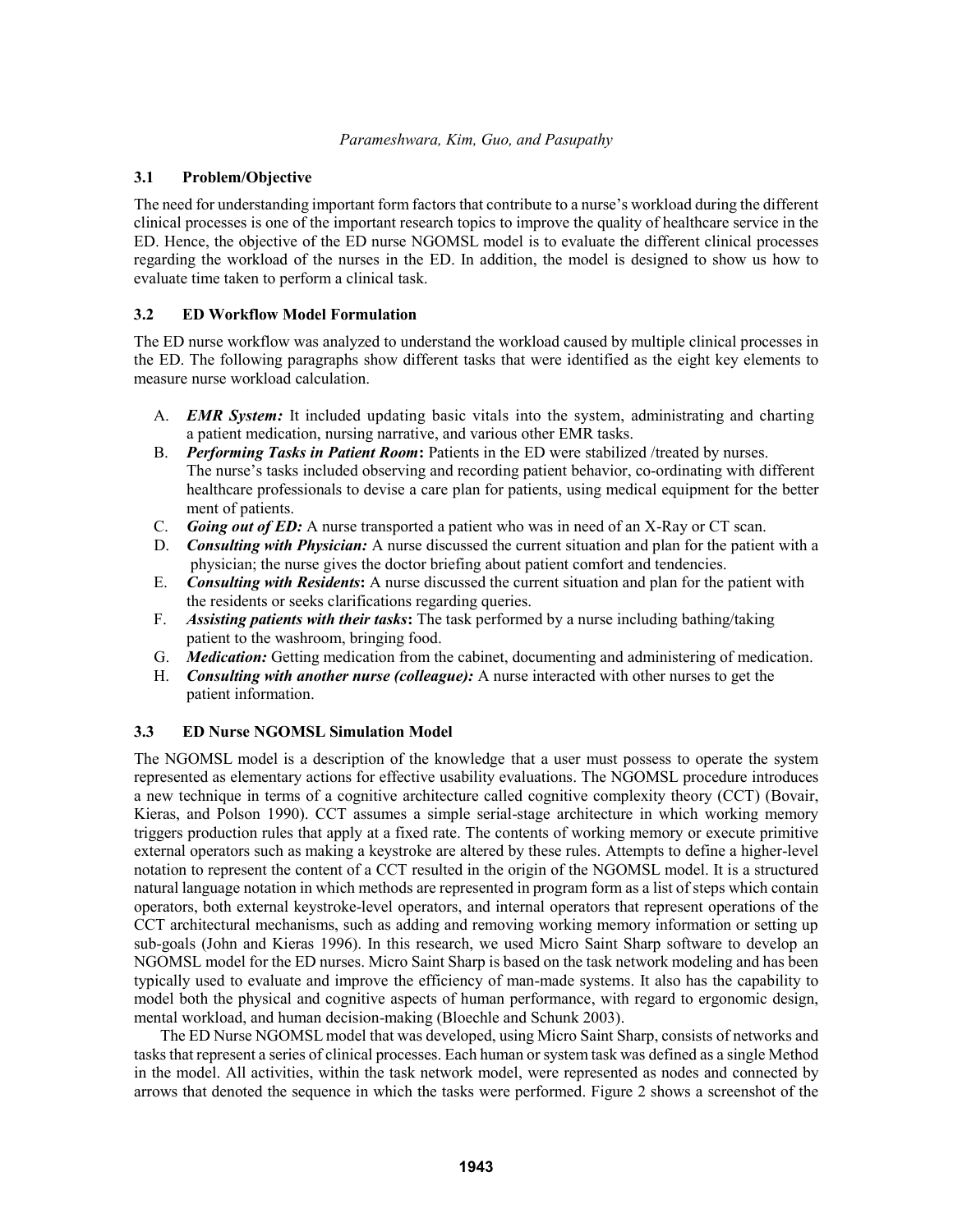ED Nurse NGOMSL model. In this figure, an oval shape represented the tasks in which different resources were available to change the state of the model. The rectangle shape connected to the task denoted a network that represented a subsystem for another task network in the model. Tasks represented the lowest level of networks and consisted of various modeling elements, such as timing information, condition for execution, and beginning or ending effect.



Figure 2: ED Nurse NGOMSL simulation model.

The ED Nurse NGOMSL model also consisted of variables that represented different properties of emergency nurses. The variables allowed us to change the characteristic of the simulation model. Each dynamic variable was designed to get the information we want from the model. There were two different types of dynamic variables in this simulation: the Model variable and the Data collection variable. Model variables were used to control how the model itself would run based on the input condition. Data collection variables were specifically used for data collection. For example, in the model, the "Assisting patients" task consisted of two operators: 1) taking the patient to the washroom, and 2) bringing food to the patient. The process times to perform these two operators based on the given ED condition were recorded in the model variables. On the other hand, the cognitive workload to perform each operator was recorded in the data collection variables. There are several assumptions in this model because of limited observation during the time study. Hence, the following assumptions have been applied in the ED Nurse NGOMSL model:

- 1. The patient remains in the same bed from arrival to discharge.
- 2. Every treatment is performed in the room, expect for undergoing a lab procedure or X-ray scan.
- 3. Each nurse has same patients during his or her entire shift.
- 4. A single nurse performs the clinical processes mentioned above.
- 5. The nurses considered in this model are independent (no interruption).
- 6. Any registration or triage activities were not included in this model.
- 7. The simulation model is based on first three hours of the morning, afternoon and night shift.

In the model, we constructed every clinical task out of the complex network with multiple physical/mental operators. Hence, the ED Nurse NGOMSL model allowed us to simulate the real-world task process in an ED environment by using a set of modeling templates (i.e. goals, operators, methods, and selection rules). The nurses' workflow in the simulation model was grouped into eight key methods that resulted in accomplishing the goal of each task performed by the ED nurse. Table 3 shows the "Going out of ER" method as an example. In this example, the main goal is <*Going out of ER>,* and its sub-goals are *Setting Patient test* and *Taking Patient out of ER.* All sub-goals must be accomplished to achieve the main goal. In this example (see Table 3), "*Recall the patient's name and test"* and "*Speak Regarding the test setup"* are internal and external operators*.* The method is a sequence of operators to achieve a sub-goal. For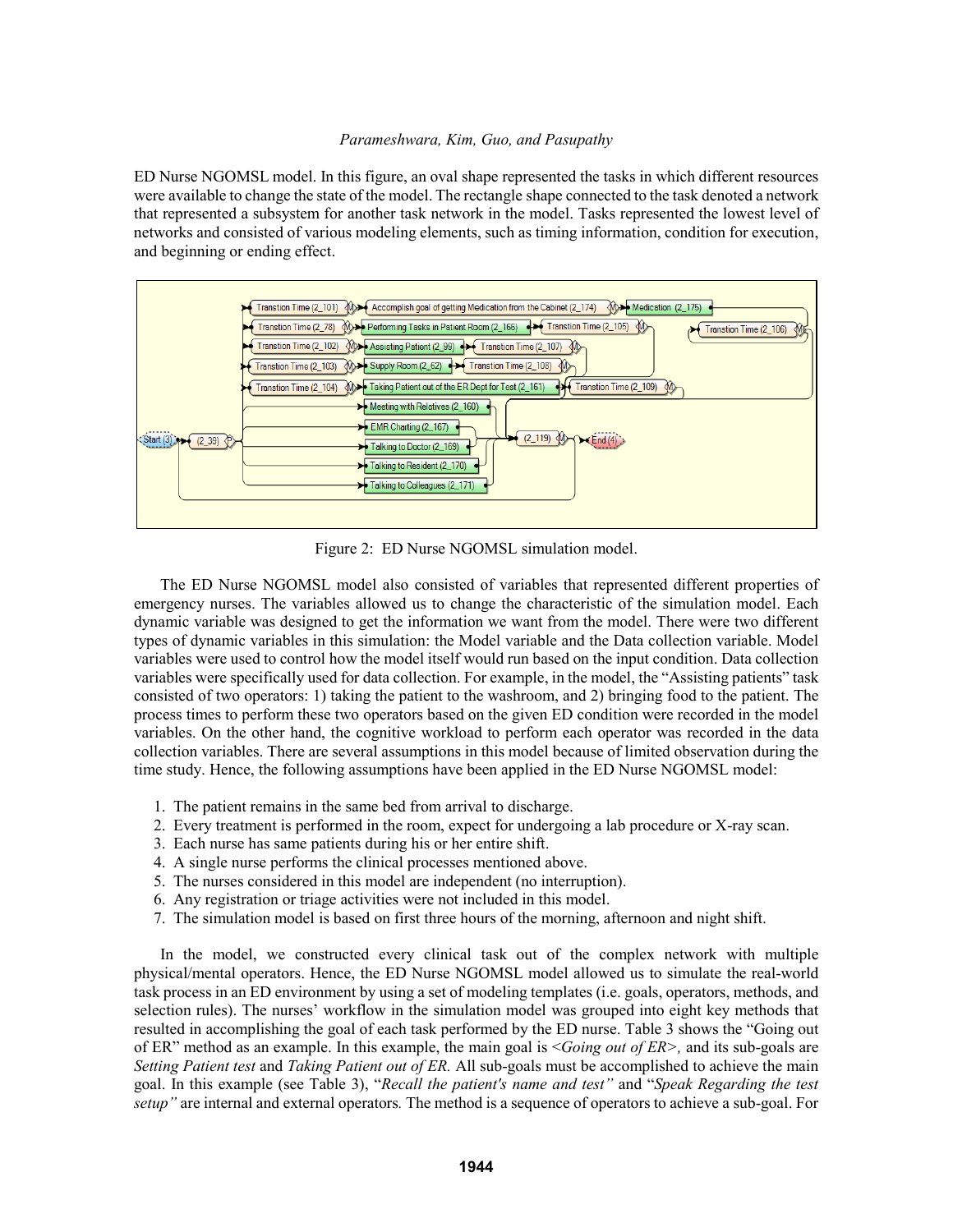example, in the table below, the method for accomplishing the goal <Going out of ER Dept.> consists of Step 1: *Accomplish goal of Setting Patient Test,* Step 2*: Accomplish goal of Taking patient out of ER Dept,*  and Step 3: *Return with Goal Accomplished.* If there is more than one option to accomplish the goal, then there should be a selection rule to represent the user's choice.

Table 3: Method for "Going out of ER".

| Method to accomplish goal of <going er="" of="" out=""><br/>Step 1: Accomplish goal: Setting Patient Test<br/>Step 2: Accomplish goal: Taking patient out of ER Dept.<br/>Step 3: Return with Goal Accomplished</going>                                                                                                                                                                                                                                             |
|---------------------------------------------------------------------------------------------------------------------------------------------------------------------------------------------------------------------------------------------------------------------------------------------------------------------------------------------------------------------------------------------------------------------------------------------------------------------|
| Selection rule set for goal: <setting patient="" test=""><br/>If Patient Test is not pre-arranged, then Accomplish goal: Call Test Centre<br/>If Patient Test is pre-arranged, then Skip the step.<br/>Return with goal accomplished</setting>                                                                                                                                                                                                                      |
| Method to accomplish goal of < Accomplish goal: Call Test Centre ><br>Step 1: Accomplish goal of Dialing Doctors Number<br>Step 2: Recall the patient's name and the test you want to test<br>Step 3: Speak Regarding the test setup<br>Step 4: Listen to the reply and retain information<br>Step 5: Decide: IF you fully understand the information conveyed, then go to Next Step, Else Ask Questions<br>Step 6: Report Goal Accomplished of Setting up the Test |
| Method to accomplish goal of < Accomplish goal of Taking patient out of ER Dept.><br>Step 1: Take patient out of the ER Dept. for tests<br>Step 2: Report Goal Accomplished taking patient out of ER                                                                                                                                                                                                                                                                |

Based on the ED time study data at the Mayo Clinic, the time (mean  $\pm$  SD) information and the distribution fit were denoted for different clinical tasks. According to the time study, the normal and lognormal distributions were the two distributions used while modeling the simulation. The selection process of the multiple exiting paths was controlled by the task sequencing conditions of the model. The number of items that the nurse had to remember, while performing the task, was mainly used for calculating the mental workload. To examine the effects of various clinical processes in the ED nurse's workflow, it is necessary to understand the contribution of the mental workload to the nurse's working in ED. Since workload is driven by task demands, it was suitable to measure the mental workload, based on the total number of the remembered items, to achieve the goal. Therefore, the density of working memory in the ED was used as a metric to evaluate the workload during clinical processes (Cao and Liu 2011; Keller 2002; Laughery 1998; Parks and Boucek Jr 1989; Sweller 1988; Wu and Liu 2006). Here, the working memory density is defined as a measure to indicate the level of effort that is exerted by nurses to accomplish the intended task goals. In the model, the methods were represented as a hierarchy of working memory of the nurse and total physical/mental operators used. Hence, the total number of items, remembered by the nurse during a task, was measured by the summation of all the working memory used by the nurse during the clinical task. The total number of statements in the simulation model was used to measure the total number of the physical/mental operator.

$$
WM\_Density = \frac{Item\_Remembered}{TN\_Statement}
$$
 (1)

where**:** 

*WM\_Density* = measure to indicate a level of effort exerted by nurses.

*Item Remembered* = summation of all the working memory used by a nurse during the simulation. *TN\_Statment* = the total number of operators in the simulation model.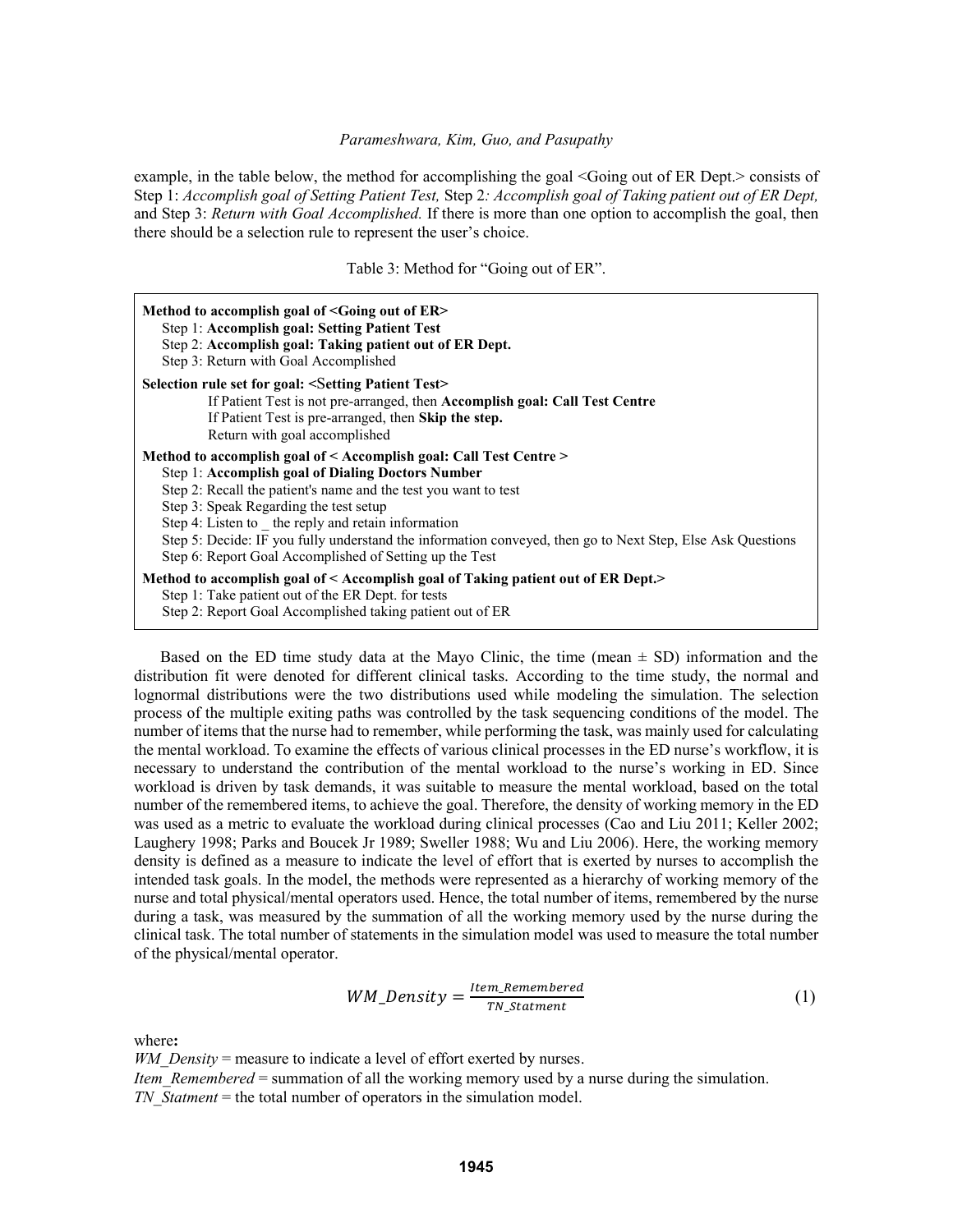The workload of each ED nurse was obtained by the fraction of Item\_Remembered and the TN\_Statment that have run in the simulation model. The calculated workload density calculated does not have any unit. It is a composite index denoting the workload. Workload density can be any value  $> 0$ , with zero being the lowest. Therefore, as the value of WM\_Density increases, the workload of the nurse increases. By calculating the ratio of Item\_Remembered and TN\_Statment, the model analyzes the workload level of each clinical process. Table 4 shows the simulated workload result on the eight key elements in the ED. This result suggests that EMR charting and medication are two main tasks that heavily contribute to the nurse's workload in ED. The nurses exhibited relatively lower workload scores while consulting with others (physician, residents, and other nurses) and assisting patients. The NGOMSL simulation model also provides a graphical representation of the current workload during simulation runs. While the model was running, the usage of the nurse's working memory was calculated. Figure 3 shows a chart that plots simulation clock time and working memory.



Figure 3: Visual results depicting the working memory usage of the ED nurse.

| Key clinical processes in the ED          | Mean   | <b>SD</b> | 95% CI            |
|-------------------------------------------|--------|-----------|-------------------|
| <b>EMR</b> System                         | 3.4340 | 0.1763    | (3.3644, 3.5036)  |
| Medication                                | 3.7428 | 0.2124    | (3.6732, 3.8124)  |
| Performing Tasks in Patient Room          | 2.5683 | 0.0076    | (2.4987, 2.6379)  |
| Going out of ED                           | 2.4445 | 0.3653    | (2.3749, 2.5141)  |
| Consulting with Physician                 | 1.3201 | 0.0358    | (1.2505, 1.38969) |
| Consulting with Residents                 | 1.7301 | 0.0536    | (1.6605, 1.7997)  |
| Assisting patients with their tasks       | 1.4158 | 0.3166    | (1.3462, 1.4855)  |
| Consulting with another nurse (colleague) | 1.4281 | 0.0756    | (1.3585, 1.4977)  |

|  | Table 4: Workload comparisons using WM_Density. |  |  |
|--|-------------------------------------------------|--|--|
|  |                                                 |  |  |

For the validation of the ED Nurse NGOMSL model, the service time results obtained from the developed model were compared to the time study data by using one-way ANOVA ( $\alpha = 0.05$ ) (see Table 5). By comparing the output obtained from the simulation model and the data obtained from time study, we identified the variances between the model results and the actual data. This process was carried out until the discrepancies were within our level of significance. The comparison results showed that there was no significant difference between the service time means of both the time study and the simulation outcome. The process of validation was done for all the emergency department clinical processes and repeated multiple times. In addition, the HTA charts and NGOMSL model including logics for all possible activities were carefully reviewed and rated by multiple experienced raters. They rated our model based on the use of modeling logic and accuracy. The inter-rater reliability test was done to make sure there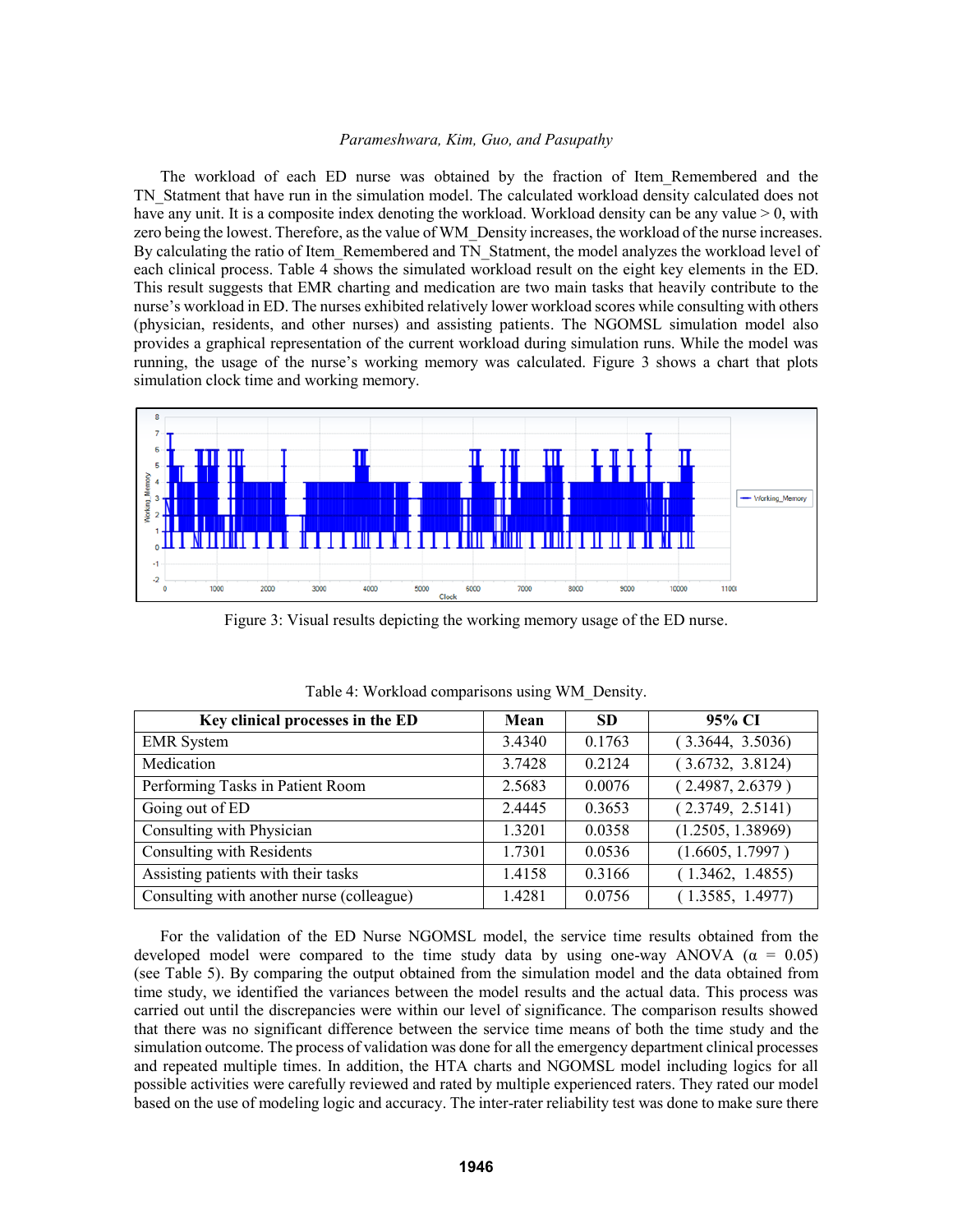was no human error done while developing the HTA and NGOMSL model. The inter-rater reliability (percentage agreement) obtained was 87%, which was considered high enough to trust the model.

| Key clinical processes in the ED   | <b>Simulation Data</b> |           | <b>Time Study Data</b> |           | <b>ANOVA</b><br>results |
|------------------------------------|------------------------|-----------|------------------------|-----------|-------------------------|
|                                    | Mean<br>(Minutes)      | <b>SD</b> | Mean<br>(Minutes)      | <b>SD</b> | <b>P-value</b>          |
| <b>EMR</b> system                  | 148.300                | 87.500    | 164.300                | 157.200   | 0.431                   |
| Medication                         | 77.030                 | 29.430    | 58.800                 | 31.820    | 0.116                   |
| Performing Tasks in Patient Room   | 232.528                | 8.269     | 222.700                | 225.000   | 0.639                   |
| Going out of ED                    | 360.300                | 250.200   | 269.000                | 303.400   | 0.332                   |
| Consulting with Physician          | 74.700                 | 48.800    | 64.200                 | 49.600    | 0.665                   |
| Consulting with Resident           | 54.030                 | 14.830    | 52.000                 | 17.640    | 0.860                   |
| Assisting patients with their task | 95.300                 | 129.400   | 101.800                | 123.700   | 0.885                   |
| Consulting with other nurse        | 56.400                 | 62.600    | 54.400                 | 59.600    | 0.900                   |

Table 5: Comparison of Time study and Simulated system.

# **4 DISCUSSION AND CONCLUSION**

The main objective of the ED Nurse NGOMSL simulation model was to evaluate nurses' workload and the process time of different clinical process in the ED. The dynamic nature of nurses' workflow, along with constantly changing clinical processes, makes a measurement of workload difficult in the simulation setting. The NGOMSL simulation model can be used to strategize and prompt many beneficial changes. It can help us to understand the proximal workflow processes in the ED and its impact on the care providers and to identify the way to reduce their mental workloads. The input parameters of this simulation model can be easily tailored to a specific ED condition. It is useful in understanding the interaction between the different clinical processes and workloads. It is also beneficial to interpret the relationship between the change in one individual clinical process and the change in the overall workload. The objective of this study is to investigate the causes for a high workload, utilizing human factors approach to decrease the workload and eventually enhancing the working nature of the attendants, the quality of care, and the security of look up after patients.

 There were several limitations of this study. Firstly, each nurse was only observed for three hours, which was a short time to make any solid conclusion on the nurses' workflow in an Emergency Department. In addition, whether a 3-hour observation period was at the beginning, middle or end of a shift can very well have been associated with the amount of time that was spent on different clinical tasks. Thus, although a large number of observations were made during both the day and night shifts, the distribution of those observation periods could have another level of variance to the estimated percentage time spent in those clinical tasks. Furthermore, the sample size of the observation data was small. We could only collect the time data from seven nurses and five physicians at the Mayo Clinic because the time study required laborintensive work. It was impossible to shadow more than one nurse or physician at a time. As clinical processes expanded into multiple locations, it was especially difficult to monitor all workflows. For example, the observers were not allowed to enter a patient's room because of patient privacy issues, which prevented the gathering of information about tasks the medical staff did in the patients' rooms. One way to overcome this limitation is to use a real-time indoor tracking system. The idea of using the indoor tracking system is to employ radio-frequency identification (RFID) technology to record all service times and locations of the medical staff members in a real-time database system. Seeing the medical staff progress using the RFID system would help us to understand accurately the tasks performed by the nurses accurately. This way would be a much more effective way to capture the process time of all clinical tasks in the ED. Another limitation is that the current NGOMSL model did not consider any process interruptions caused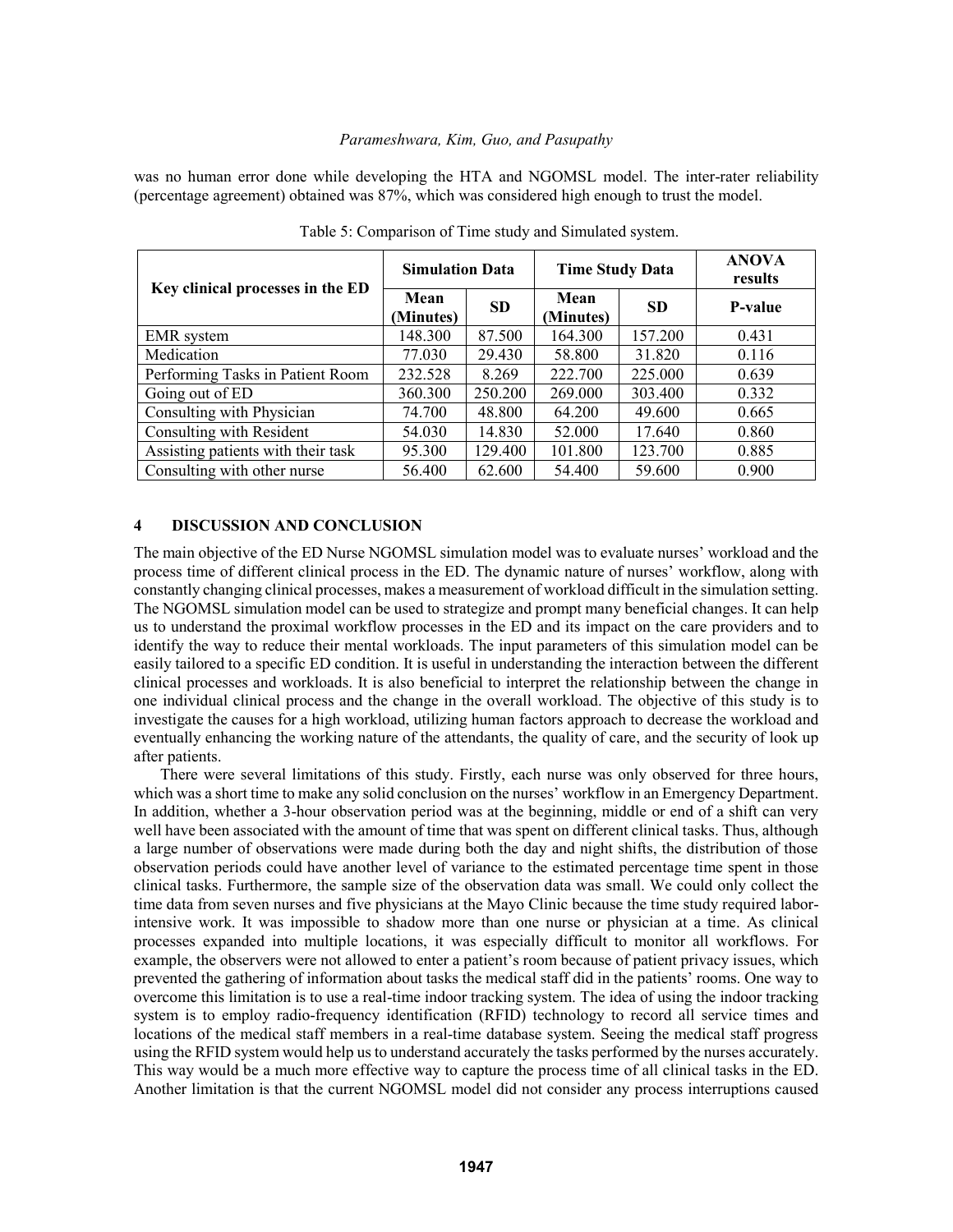by other events, such as emergency calls from a nurse or doctor. The interruptions from other healthcare providers commonly happen during the ED clinical tasks, but the model did not include the components related to the interruption factors. For future study, we will expand our current model to consider interruptions and distractions in the ED and their influence on nurses' workload in the ED.

# **ACKNOWLEDGMENTS**

This research was supported by the University of Missouri Research Council. We also thank physicians and nurses at the Mayo Clinic Emergency Department in Minnesota.

# **REFERENCES**

- Bovair, S., Kieras, D. E., & Polson, P. G. 1990. "The Acquisition and Performance of Text-Editing Skill: A Cognitive Complexity Analysis." *Human-Computer Interaction* 5:1-48.
- Brailsford, S. C., Lattimer, V., Tarnaras, P., & Turnbull, J. 2004. "Emergency and On-Demand Health Care: Modelling a Large Complex System." *The Journal of the Operational Research Society* 55:34-42.
- Bloechle, W. K., & Schunk, D. 2003. "Micro Saint Sharp Simulation Software: Micro Saint Sharp Simulation Software." *In Proceedings of the 2003 Winter Simulation Conference,* edited by S. Chick, P. J. Sánchez, D. Ferrin, and D. J. Morrice*,* 182-187. Piscataway, New Jersey: Institute of Electrical and Electronics Engineers, Inc.
- Cao, S., and Liu, Y. 2011. "Mental Workload Modeling in an Integrated Cognitive Architecture." *In Proceedings of the Human Factors and Ergonomics Society Annual Meeting* 55 (1):2083-2087.
- Carayon, P., & Gürses, A. P. 2005. "A Human Factors Engineering Conceptual Framework of Nursing Workload and Patient Safety in Intensive Care Units." *Intensive and Critical Care Nursing* 21:284-301.
- Card, S. K., Newell, A., and Moran, T. P. 1983. *The Psychology of Human-Computer Interaction*. L. Erlbaum Associates Inc.
- Cuschieri, A. 2000. "Human Reliability Assessment in Surgery--A New Approach for Improving Surgical Performance and Clinical Outcome." *Annuals of the Royal College of Surgeons of England* 82 (2):83-87.
- Derlet, R. W., & Richards, J. R. 2000. "Overcrowding in the Nation's Emergency Departments: Complex Causes and Disturbing Effects." *Annals of Emergency Medicine* 35 (1):63-68.
- Fuller, H. J. 2010. "The Virtual Driver: Integrating Physical and Cognitive Human Models to Simulate Driving with a Secondary In-Vehicle Task." Ph.D. thesis, Department of Biomedical Engineering, The University of Michigan. [Accessed March 7 2016].
- Gil, G.-H., & Kaber, D. B. 2012. "An Accessible Cognitive Modeling Tool for Evaluation of Pilot– Automation Interaction." *The International Journal of Aviation Psychology* 22 (4):319-342.
- Health, U. D. o., Services, H., Health, U. D. o., & Services, H. 2002. "Projected Supply, Demand, and Shortages of Registered Nurses: 2000-2020." *Health Resources and Services Administration, Bureau of Health Professions, National Center for Health Workforce Analysis*.
- John, B. E., & Kieras, D. E. 1996. "The GOMS Family of User Interface Analysis Techniques: Comparison and Contrast." *ACM Transactions on Computer-Human Interaction (TOCHI)* 3 (4):320-351.
- Keller, J. 2002. "Human Performance Modeling for Discrete-Event Simulation: Workload." *In Proceedings of the 2002 Winter Simulation Conference*, edited by E. Yücesan, C.-H. Chen, J. L. Snowdon, and J. M. Charnes, 157-162. Piscataway, New Jersey: Institute of Electrical and Electronics Engineers, Inc.
- Kieras, D. E. 1988. "Towards a Practical GOMS Model Methodology for User Interface Design." *Handbook of Human-Computer Interaction* (7):135-157.
- Kossman, S. & Scheidenhelm, S. 2008. "Nurses' Perceptions of the Impact of Electronic Health Records on Work and Patient Outcomes." *CIN: Computers, Informatics, Nursing* 26 (2):69-77.
- Kieras, D. E. 1999. "A Guide to GOMS Model Usability Evaluation Using GOMSL and GLEAN3." *University of Michigan*. http://acs.ist.psu.edu/ist331/GOMSL\_Guide.pdf.
- Kuehn, B. M. 2007. "No End in Sight to Nursing Shortage." *JAMA* 298 (14):1623-1625.